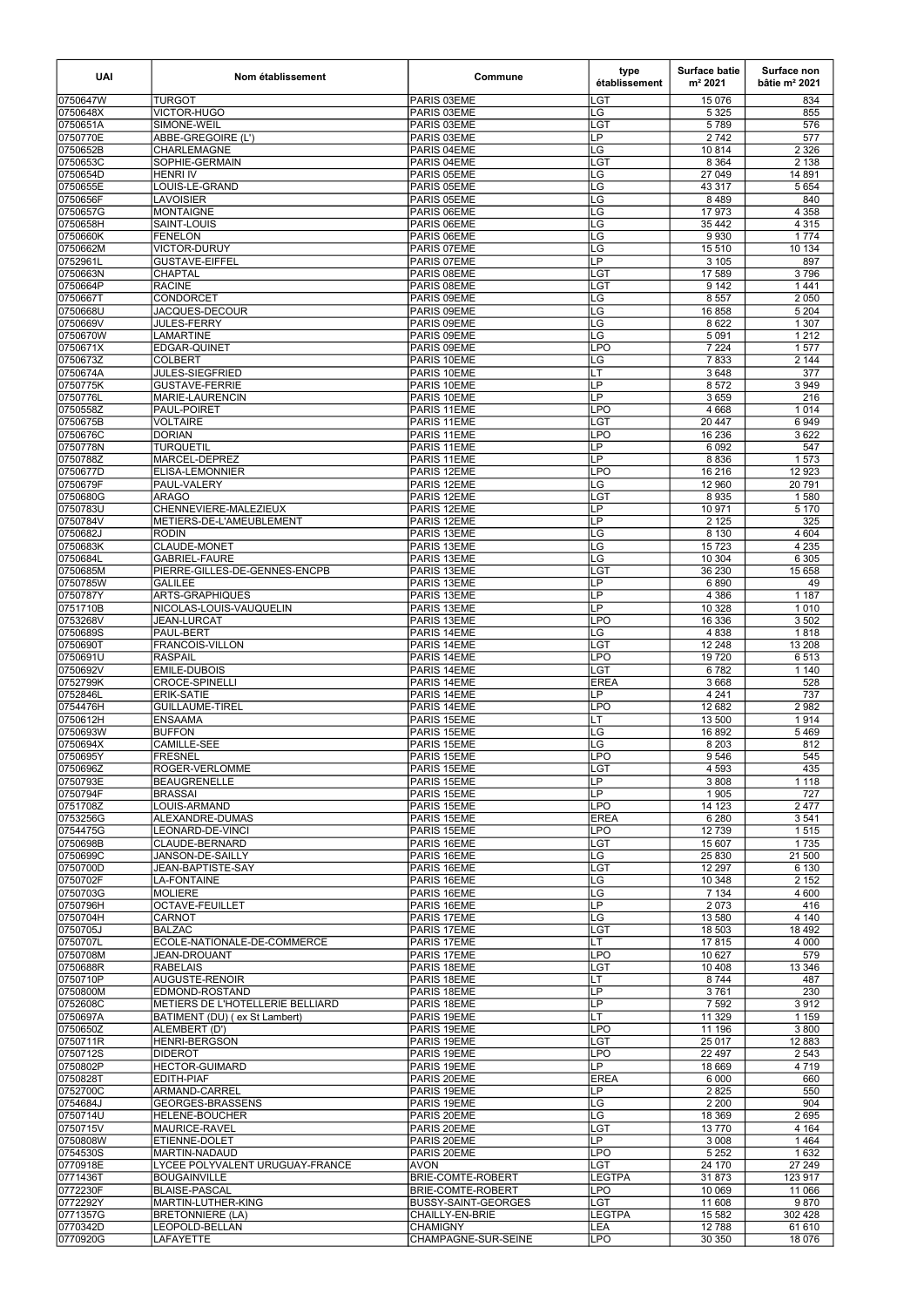| <b>UAI</b>           | Nom établissement                               | Commune                                      | type<br>établissement          | <b>Surface batie</b><br>m <sup>2</sup> 2021 | Surface non<br>bâtie $m2 2021$ |
|----------------------|-------------------------------------------------|----------------------------------------------|--------------------------------|---------------------------------------------|--------------------------------|
| 0772223Y             | <b>RENE-DESCARTES</b>                           | <b>CHAMPS-SUR-MARNE</b>                      | <b>LPO</b>                     | 7 1 2 3                                     | 11 257                         |
| 0770922J             | <b>GASTON-BACHELARD</b>                         | <b>CHELLES</b>                               | LGT                            | 26 595                                      | 78 238                         |
| 0771171E             | LOUIS-LUMIERE                                   | <b>CHELLES</b>                               | $\overline{\mathsf{LP}}$       | 11 672                                      | 27 431                         |
| 0772276F             | JEHAN-DE-CHELLES                                | <b>CHELLES</b>                               | <b>LPO</b>                     | 12 001                                      | 13737                          |
| 0771995A             | CHAMP-DE-CLAYE (LE)                             | <b>CLAYE-SOUILLY</b>                         | $\overline{\mathsf{LP}}$<br>LP | 8 1 0 5                                     | 10 4 95                        |
| 0771997C<br>0772127U | JACQUES-PREVERT<br><b>GALILEE</b>               | COMBS-LA-VILLE<br><b>COMBS-LA-VILLE</b>      | <b>LGT</b>                     | 9 500<br>7 4 0 8                            | 8 6 6 3<br>13 3 3 3            |
| 0771658J             | <b>GUE-A-TRESMES (DU)</b>                       | CONGIS-SUR-THEROUANNE                        | <b>LPO</b>                     | 27 030                                      | 271 309                        |
| 0770924L             | LYCEE POLYVALENT DE COULOMMIERS                 | <b>COULOMMIERS</b>                           | LPO                            | 42 793                                      | 109 635                        |
| 0771027Y             | FREDERIC-JOLIOT-CURIE                           | DAMMARIE-LES-LYS                             | <b>LPO</b>                     | 19 0 38                                     | 16 004                         |
| 0772751X             | CHARLOTTE-DELBO                                 | DAMMARTIN-EN-GOELE                           | <b>LPO</b>                     | 14 010                                      | 33 179                         |
| 0770926N             | <b>FRANCOIS-COUPERIN</b>                        | FONTAINEBLEAU                                | LGT                            | 15 985                                      | 44 4 45                        |
| 0770927P             | <b>INTERNATIONAL FRANCOIS-1ER</b>               | <b>FONTAINEBLEAU</b>                         | LG                             | 12 3 36                                     | 9842                           |
| 0772685A             | SAMUEL-BECKETT                                  | LA FERTE-SOUS-JOUARRE                        | LG <sub>T</sub>                | 8 9 5 7                                     | 15 993                         |
| 0770943G             | <b>BENJAMIN-FRANKLIN</b>                        | LA ROCHETTE                                  | $\overline{\mathsf{LP}}$       | 17 636                                      | 10 691                         |
| 0771512A             | VAN-DONGEN                                      | LAGNY-SUR-MARNE<br>LE MEE-SUR-SEINE          | <b>LGT</b><br><b>LGT</b>       | 15 279                                      | 13 0 22                        |
| 0771663P<br>0772294A | <b>GEORGE-SAND</b><br><b>EMILY-BRONTE</b>       | <b>LOGNES</b>                                | <b>LGT</b>                     | 9498<br>9722                                | 35 777<br>5 5 0 0              |
| 0772228D             | CHARLES-DE-GAULLE                               | <b>LONGPERRIER</b>                           | <b>LPO</b>                     | 11 933                                      | 36 931                         |
| 0770930T             | <b>HENRI-MOISSAN</b>                            | MEAUX                                        | <b>LGT</b>                     | 19 204                                      | 19 740                         |
| 0770931U             | Lycée polyvalent PIERRE-DE-COUBERTIN (fusionné) | MEAUX                                        | LGT                            | 33 003                                      | 76 971                         |
| 0771880A             | <b>CHARLES-BAUDELAIRE</b>                       | MEAUX                                        | LP                             | 6 5 25                                      | 8 1 8 6                        |
| 0772229E             | <b>JEAN-VILAR</b>                               | <b>MEAUX</b>                                 | LGT                            | 12612                                       | 8 2 2 6                        |
| 0770933W             | JACQUES-AMYOT                                   | <b>MELUN</b>                                 | LGT                            | 20 536                                      | 39 716                         |
| 0770934X             | LEONARD-DE-VINCI                                | MELUN                                        | <b>LPO</b>                     | 25 4 05                                     | 26 3 25                        |
| 0771996B             | HONORE-DE-BALZAC                                | MITRY-MORY                                   | <b>LPO</b>                     | 14 6 75                                     | 10 269                         |
| 0772296C<br>0770938B | MARE-CARREE (DE LA)<br><b>ANDRE-MALRAUX</b>     | MOISSY-CRAMAYEL<br>MONTEREAU-FAULT-YONNE     | <b>LPO</b><br><b>LPO</b>       | 12 350<br>33 889                            | 12 9 32<br>91 009              |
| 0772312V             | <b>FLORA-TRISTAN</b>                            | MONTEREAU-FAULT-YONNE                        | <b>LPO</b>                     | 6 1 3 1                                     | 6587                           |
| 0770687D             | SAINT-MAMMÈS                                    | SAINT-MAMMES/MORET-SUR-LOING ERPD            |                                | 5 0 7 1                                     | 5843                           |
| 0772277G             | HENRI-BECQUEREL                                 | NANGIS                                       | LPO                            | 6879                                        | 13 989                         |
| 0770940D             | ETIENNE-BEZOUT                                  | <b>NEMOURS</b>                               | <b>LPO</b>                     | 11 212                                      | 14 649                         |
| 0771940R             | lycée polyvalent de Noisiel (fusionné)          | NOISIEL                                      | <b>LPO</b>                     | 19574                                       | 17895                          |
| 0772225A             | LINO-VENTURA                                    | <b>OZOIR-LA-FERRIERE</b>                     | $\overline{\mathsf{LP}}$       | 6 2 7 3                                     | 10 000                         |
| 0772243V             | CAMILLE-CLAUDEL                                 | PONTAULT-COMBAULT                            | LGT                            | 11 4 3 7                                    | 15 178                         |
| 0770942F             | THIBAUT-DE-CHAMPAGNE                            | <b>PROVINS</b>                               | <b>LPO</b>                     | 15 901                                      | 15 6 20                        |
| 0771336J             | <b>PANNEVELLES (LES)</b>                        | <b>PROVINS</b>                               | <b>LPO</b>                     | 36 510                                      | 181 233                        |
| 0771763Y             | CHARLES-LE-CHAUVE                               | ROISSY-EN-BRIE                               | LGT<br><b>LPO</b>              | 11 006                                      | 22 698                         |
| 0772295B<br>0772188K | TOUR-DES-DAMES (DE LA)<br>PIERRE-MENDES-FRANCE  | ROZAY-EN-BRIE<br>SAVIGNY-LE-TEMPLE           | LGT                            | 7451<br>8 8 0 0                             | 15 590<br>7 4 0 0              |
| 0772244W             | ANTONIN-CAREME                                  | SAVIGNY-LE-TEMPLE                            | LP                             | 13 4 95                                     | 7 5 7 5                        |
| 0772688D             | EMILIE-DU-CHATELET                              | <b>SERRIS</b>                                | <b>LPO</b>                     | 18749                                       | 23 651                         |
| 0770944H             | AUGUSTE-PERDONNET                               | THORIGNY-SUR-MARNE                           | LP                             | 19 162                                      | 79 318                         |
| 0772120L             | <b>JEAN-MOULIN</b>                              | <b>TORCY</b>                                 | LGT                            | 7 1 5 5                                     | 13 0 20                        |
| 0772342C             | <b>CLEMENT-ADER</b>                             | <b>TOURNAN-EN-BRIE</b>                       | <b>LPO</b>                     | 22 000                                      | 25 5 14                        |
| 0770945J             | <b>GUSTAVE-EIFFEL</b>                           | VARENNES-SUR-SEINE                           | $\overline{LP}$                | 10 635                                      | 41 929                         |
| 0772310T             | SIMONE-SIGNORET                                 | VAUX-LE-PENIL                                | <b>LPO</b>                     | 10 660                                      | 29 616                         |
| 0772332S             | SONIA-DELAUNAY<br>LOUISE-WEISS                  | <b>CESSON - VERT ST DENIS</b>                | LPO<br><b>LPO</b>              | 7999<br>8 6 0 3                             | 12 2 2 9<br>16 138             |
| 0781950W<br>0781859X | VINCENT-VAN-GOGH                                | <b>ACHERES</b><br><b>AUBERGENVILLE</b>       | <b>LPO</b>                     | 13 200                                      | 49 4 88                        |
| 0783548H             | LYCEE FRANCO-ALLEMAND                           | BUC                                          | $\overline{\text{LG}}$         | 12717                                       | 6 0 9 7                        |
| 0781860Y             | PIERRES-VIVES (LES)                             | CARRIERES-SUR-SEINE                          | LGT                            | 11 612                                      | 17 522                         |
| 0780486E             | <b>BATELLERIE (LA)</b>                          | CONFLANS-SAINTE-HONORINE                     | <b>ERPD</b>                    | 13 042                                      | 11 599                         |
| 0781845G             | <b>JULES-FERRY</b>                              | CONFLANS-SAINTE-HONORINE                     | <b>LGT</b>                     | 14 4 29                                     | 9755                           |
| 0783447Y             | SIMONE-WEIL                                     | CONFLANS-SAINTE-HONORINE                     | <b>LPO</b>                     | 24 268                                      | 25 011                         |
| 0781578S             | HOTELLERIE-ET-TOURISME                          | <b>GUYANCOURT</b>                            | <b>LPO</b>                     | 21 275                                      | 8 6 6 0                        |
| 0781949V             | VILLAROY (DE)                                   | <b>GUYANCOURT</b>                            | <b>LGT</b>                     | 10 4 29                                     | 13 540                         |
| 0783213U             | <b>HÉRIOT</b>                                   | LA BOISSIERE-ECOLE                           | <b>ERPD</b>                    | 14 360                                      | 148 256                        |
| 0782822U<br>0783214V | <b>CORNEILLE</b><br>LUCIEN-RENE-DUCHESNE        | LA CELLE-SAINT-CLOUD<br>LA CELLE-SAINT-CLOUD | LGT<br>$\overline{LP}$         | 21 3 69<br>9778                             | 26 859<br>6 2 1 6              |
| 0781839A             | <b>JEAN-MONNET</b>                              | LA QUEUE-LES-YVELINES                        | <b>LPO</b>                     | 11 172                                      | 10 000                         |
| 0783259U             | <b>ERPD</b>                                     | <b>LA VERRIERE</b>                           | <b>ERPD</b>                    | 10 544                                      | 36 168                         |
| 0782602E             | <b>JEAN-MOULIN</b>                              | LE CHESNAY ROCQUENCOURT                      | LP                             | 20 159                                      | 23 966                         |
| 0782568T             | <b>ALAIN</b>                                    | LE VESINET                                   | LGT                            | 15473                                       | 9499                           |
| 0780422K             | FRANCOIS-VILLON                                 | LES MUREAUX                                  | LGT                            | 12 3 84                                     | 24 591                         |
| 0781984H             | VAUCANSON                                       | <b>LES MUREAUX</b>                           | <b>LPO</b>                     | 17689                                       | 29 109                         |
| 0781884Z             | <b>CONDORCET</b>                                | LIMAY                                        | <b>LPO</b>                     | 9405                                        | 17 940                         |
| 0781951X<br>0782539L | LEOPOLD-SEDAR-SENGHOR<br>SAINT-EXUPERY          | <b>MAGNANVILLE</b><br>MANTES-LA-JOLIE        | <b>LPO</b><br>LGT              | 12 277<br>18 040                            | 16 4 66<br>36 282              |
| 0782540M             | <b>JEAN-ROSTAND</b>                             | MANTES-LA-JOLIE                              | <b>LPO</b>                     | 18716                                       | 14 4 14                        |
| 0783533S             | CAMILLE-CLAUDEL                                 | MANTES-LA-VILLE                              | <b>LPO</b>                     | 9696                                        | 25 988                         |
| 0781861Z             | LOUIS-DE-BROGLIE                                | <b>MARLY-LE-ROI</b>                          | LGT                            | 7454                                        | 12 654                         |
| 0780515L             | SEPT-MARES (LES)                                | <b>MAUREPAS</b>                              | LGT                            | 8 5 27                                      | 11 592                         |
| 0781883Y             | DUMONT-D'URVILLE                                | MAUREPAS                                     | <b>LPO</b>                     | 10784                                       | 19 218                         |
| 0781512V             | <b>DESCARTES</b>                                | MONTIGNY-LE-BRETONNEUX                       | LGT                            | 8 1 4 8                                     | 14 14 1                        |
| 0781819D             | EMILIE-DE-BRETEUIL                              | MONTIGNY-LE-BRETONNEUX                       | <b>LPO</b>                     | 14 350                                      | 2922                           |
| 0780582J             | JEAN-VILAR                                      | PLAISIR                                      | LGT                            | 10 914                                      | 20 640                         |
| 0781898P             | CHARLES-DE-GAULLE                               | <b>POISSY</b>                                | <b>LGT</b>                     | 11 157                                      | 12 788<br>13 6 14              |
| 0781983G<br>0782546U | ADRIENNE-BOLLAND<br><b>LE-CORBUSIER</b>         | <b>POISSY</b><br><b>POISSY</b>               | <b>LPO</b><br>LGT              | 16 703<br>18 570                            | 35 335                         |
| 0781948U             | LAVOISIER                                       | <b>PORCHEVILLE</b>                           | <b>LPO</b>                     | 19 3 97                                     | 41 080                         |
| 0782549X             | LOUIS-BASCAN                                    | <b>RAMBOUILLET</b>                           | <b>LPO</b>                     | 39710                                       | 86 098                         |
| 0782593V             | <b>JEAN-PERRIN</b>                              | SAINT-CYR-L'ECOLE                            | LP                             | 12 2 2 4                                    | 13 548                         |
| 0783140P             | JULES-HARDOUIN-MANSART                          | SAINT-CYR-L'ECOLE                            | LGT                            | 13799                                       | 36 439                         |
| 0780004F             | <b>AGRICOLE</b>                                 | SAINT-GERMAIN-EN-LAYE                        | <b>LEGTPA</b>                  | 16 807                                      | 746 000                        |
| 0782132U             | JEANNE-D'ALBRET                                 | SAINT-GERMAIN-EN-LAYE                        | LGT                            | 32 785                                      | 59 385                         |
| 0782556E             | LEONARD-DE-VINCI                                | SAINT-GERMAIN-EN-LAYE                        | <b>LPO</b>                     | 15 0 15                                     | 4 500                          |
| 0782557F             | JEAN-BAPTISTE-POQUELIN                          | SAINT-GERMAIN-EN-LAYE                        | <b>LPO</b>                     | 18 176                                      | 1873                           |
| 0783549J<br>0782924E | <b>INTERNATIONAL</b><br><b>EVARISTE-GALOIS</b>  | SAINT-GERMAIN-EN-LAYE<br><b>SARTROUVILLE</b> | LG<br><b>LGT</b>               | 7 3 1 9<br>14 506                           | 26 249<br>25 0 53              |
| 0783431F             | <b>JULES-VERNE</b>                              | <b>SARTROUVILLE</b>                          | <b>LPO</b>                     | 13 115                                      | 21 618                         |
| 0780273Y             | LOUIS-BLERIOT                                   | <b>TRAPPES</b>                               | LP                             | 10 4 64                                     | 9 9 6 3                        |
| 0780584L             | <b>HENRI-MATISSE</b>                            | <b>TRAPPES</b>                               | LP                             | 7446                                        | 7987                           |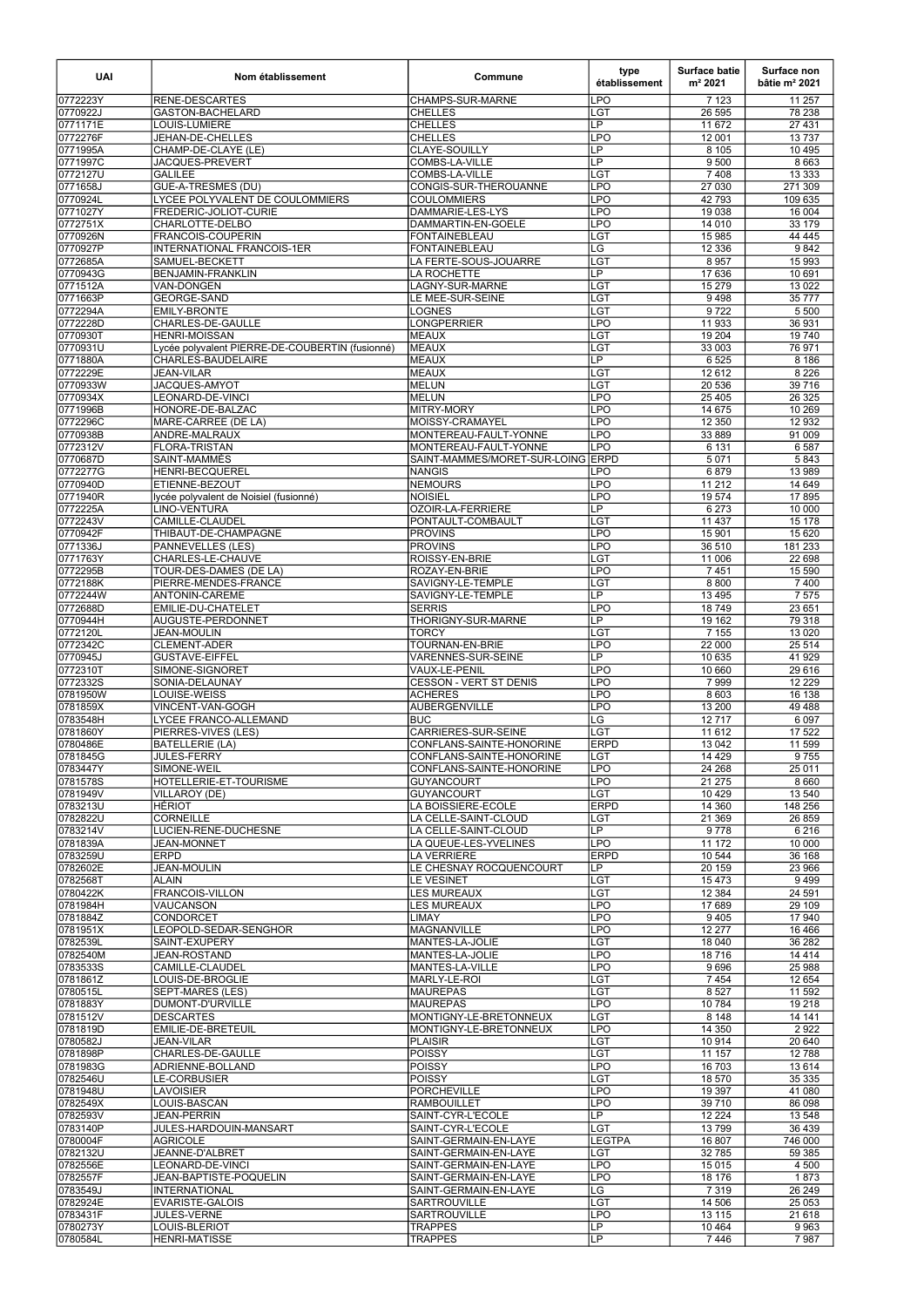| <b>UAI</b>           | Nom établissement                        | Commune                                      | type<br>établissement                  | <b>Surface batie</b><br>m <sup>2</sup> 2021 | Surface non<br>bâtie $m2 2021$ |
|----------------------|------------------------------------------|----------------------------------------------|----------------------------------------|---------------------------------------------|--------------------------------|
| 0781297L             | PLAINE-DE-NEAUPHLE (LA)                  | <b>TRAPPES</b>                               | LGT                                    | 10 500                                      | 10 955                         |
| 0782562L             | <b>HOCHE</b>                             | <b>VERSAILLES</b>                            | LG                                     | 38 863                                      | 46 698                         |
| 0782563M             | <b>LA-BRUYERE</b>                        | <b>VERSAILLES</b>                            | <b>LGT</b>                             | 15 5 86                                     | 9 3 4 7                        |
| 0782565P             | <b>JULES-FERRY</b>                       | <b>VERSAILLES</b>                            | LPO                                    | 29 10 7                                     | 14 606                         |
| 0782567S<br>0782603F | MARIE-CURIE<br>JACQUES-PREVERT           | VERSAILLES<br>VERSAILLES                     | LGT<br>$\overline{\mathsf{LP}}$        | 16 158<br>4 4 6 1                           | 11 368<br>19 073               |
| 0781952Y             | SONIA-DELAUNAY                           | VILLEPREUX                                   | <b>LPO</b>                             | 9 1 3 6                                     | 10 000                         |
| 0782587N             | VIOLLET-LE-DUC                           | VILLIERS-SAINT-FREDERIC                      | LPO                                    | 27 400                                      | 77 322                         |
| 0910628N             | PAUL-BELMONDO                            | ARPAJON                                      | LP                                     | 9758                                        | 7802                           |
| 0911632E             | <b>RENE-CASSIN</b>                       | ARPAJON                                      | LGT                                    | 13 4 41                                     | 35 961                         |
| 0911961M             | EDMOND-MICHELET                          | ARPAJON                                      | LGT                                    | 14 3 74                                     | 7886                           |
| 0910623H             | MARCEL-PAGNOL                            | ATHIS-MONS                                   | LGT                                    | 10 251                                      | 14 179                         |
| 0910676R             | <b>CLEMENT-ADER</b><br>FRANCOIS-TRUFFAUT | <b>ATHIS-MONS</b>                            | <b>LPO</b><br>LPO                      | 14 941<br>10 976                            | 12 3 68                        |
| 0911937L<br>0910975R | JEAN-PIERRE-TIMBAUD                      | <b>BONDOUFLE</b><br><b>BRETIGNY-SUR-ORGE</b> | <b>LPO</b>                             | 32777                                       | 24 0 22<br>33 0 39             |
| 0911021R             | <b>TALMA</b>                             | <b>BRUNOY</b>                                | LGT                                    | 11 803                                      | 14 130                         |
| 0910630R             | ALEXANDRE-DENIS                          | <b>CERNY</b>                                 | LP                                     | 28 4 65                                     | 40 858                         |
| 0910620E             | ROBERT-DOISNEAU                          | <b>CORBEIL-ESSONNES</b>                      | LPO                                    | 45 345                                      | 72 060                         |
| 0912364A             | <b>NIKOLA TESLA</b>                      | DOURDAN                                      | LPO                                    | 27 907                                      | 61 640                         |
| 0910755B             | <b>NADAR</b>                             | <b>DRAVEIL</b>                               | LP                                     | 11 2 23                                     | 9 0 3 0                        |
| 0911927A             | <b>MAURICE-ELIOT</b>                     | EPINAY-SOUS-SENART                           | <b>LGT</b>                             | 5 100                                       | 8 2 0 1                        |
| 0910622G<br>0911401D | GEOFFROY-SAINT-HILAIRE<br>NELSON-MANDELA | <b>ETAMPES</b><br><b>ETAMPES</b>             | <b>LPO</b><br>LP                       | 24 8 68<br>11 0 76                          | 53 997<br>24 203               |
| 0910629P             | CHATEAU-DES-COUDRAIES                    | <b>ETIOLLES</b>                              | LP                                     | 14 299                                      | 51 744                         |
| 0911828T             | <b>GEORGES-BRASSENS</b>                  | EVRY-COURCOURONNES                           | <b>LPO</b>                             | 19 3 5 2                                    | 13 5 65                        |
| 0911251R             | PARC-DES-LOGES                           | EVRY-COURCOURONNES                           | LGT                                    | 16814                                       | 12 950                         |
| 0911254U             | <b>CHARLES-BAUDELAIRE</b>                | EVRY-COURCOURONNES                           | $\overline{\mathsf{LP}}$               | 7 5 6 3                                     | 2 6 7 4                        |
| 0911343R             | <b>AUGUSTE-PERRET</b>                    | EVRY-COURCOURONNES                           | LP                                     | 12819                                       | 4 5 5 4                        |
| 0911913K             | VALLEE-DE-CHEVREUSE (DE LA)              | <b>GIF-SUR-YVETTE</b>                        | LG <sub>T</sub>                        | 18 895                                      | 15 4 43                        |
| 0910631S             | <b>JEAN-MONNET</b>                       | <b>JUVISY-SUR-ORGE</b>                       | $\overline{\mathsf{LP}}$               | 5823                                        | 10 459                         |
| 0911492C<br>0911983L | ESSOURIAU (DE L')<br>JULES-VERNE         | LES ULIS<br><b>LIMOURS</b>                   | <b>LPO</b><br><b>LGT</b>               | 18 9 26<br>10 4 25                          | 25 7 95<br>19519               |
| 0910715H             | <b>JEAN-PERRIN</b>                       | LONGJUMEAU                                   | $\overline{LP}$                        | 13 3 3 2                                    | 21 1 20                        |
| 0911577V             | JACQUES-PREVERT                          | LONGJUMEAU                                   | LGT                                    | 13 4 40                                     | 16 033                         |
| 0910632T             | <b>GUSTAVE-EIFFEL</b>                    | <b>MASSY</b>                                 | LP.                                    | 14 122                                      | 4 2 9 3                        |
| 0910687C             | <b>FUSTEL-DE-COULANGES</b>               | <b>MASSY</b>                                 | LGT                                    | 10 668                                      | 12 849                         |
| 0910727W             | PARC-DE-VILGENIS                         | MASSY                                        | <b>LPO</b>                             | 30 288                                      | 76 766                         |
| 0911962N             | MARIE-LAURENCIN                          | <b>MENNECY</b>                               | <b>LPO</b>                             | 10 771                                      | 11 471                         |
| 0910625K<br>0911353B | ROSA-PARKS<br>JEAN-ISOARD                | <b>MONTGERON</b><br>MONTGERON                | LGT<br><b>EREA</b>                     | 41 316<br>8 5 24                            | 270 284<br>16 187              |
| 0911945V             | MARGUERITE-YOURCENAR                     | MORANGIS                                     | <b>LPO</b>                             | 8 0 9 9                                     | 21 537                         |
| 0911037H             | ANDRE-MARIE-AMPERE                       | MORSANG-SUR-ORGE                             | $\overline{\mathsf{LP}}$               | 6880                                        | 19 259                         |
| 0910429X             | CHATEAU-DU-LAC (LE)                      | OLLAINVILLE                                  | <b>EREA</b>                            | 10 335                                      | 46 774                         |
| 0910626L             | <b>BLAISE-PASCAL</b>                     | <b>ORSAY</b>                                 | <b>LGT</b>                             | 15 850                                      | 32 796                         |
| 0911938M             | <b>CAMILLE-CLAUDEL</b>                   | <b>PALAISEAU</b>                             | LGT                                    | 8 1 5 5                                     | 10 444                         |
| 0912251C             | HENRI-POINCARE<br>LES-FRERES-MOREAU      | IPALAISEAU<br>IQUINCY-SOUS-SENART            | LPO<br>$\overline{LP}$                 | 11 666                                      | 9 0 4 9                        |
| 0911493D<br>0911578W | PIERRE-MENDES-FRANCE                     | <b>RIS-ORANGIS</b>                           | LP                                     | 9866<br>11 593                              | 30 943<br>10 633               |
| 0911946W             | LEONARD-DE-VINCI                         | SAINT-MICHEL-SUR-ORGE                        | <b>LPO</b>                             | 12 830                                      | 16 111                         |
| 0911346U             | ALBERT-EINSTEIN                          | SAINTE-GENEVIEVE-DES-BOIS                    | LGT                                    | 12 652                                      | 24 911                         |
| 0912163G             | PAUL-LANGEVIN                            | SAINTE-GENEVIEVE-DES-BOIS                    | <b>LPO</b>                             | 5742                                        | 9457                           |
| 0910627M             | JEAN-BAPTISTE-COROT                      | SAVIGNY-SUR-ORGE                             | LGT                                    | 29 7 14                                     | 135 845                        |
| 0912142J<br>0910756C | GASPARD-MONGE<br>LOUIS-ARMAND            | SAVIGNY-SUR-ORGE <br><b>YERRES</b>           | <b>LPO</b><br>$\overline{\mathsf{LP}}$ | 23 5 29<br>6 5 6 3                          | 43 336<br>10 126               |
| 0920130S             | <b>DESCARTES</b>                         | <b>ANTONY</b>                                | LGT                                    | 15796                                       | 52 998                         |
| 0921676X             | THEODORE-MONOD                           | IANTONY                                      | $\overline{\mathsf{LP}}$               | 9642                                        | 20 665                         |
| 0920131T             | AUGUSTE-RENOIR                           | ASNIERES-SUR-SEINE                           | LGT                                    | 10 923                                      | 7980                           |
| 0920150N             | PRONY (DE)                               | ASNIERES-SUR-SEINE                           | LP                                     | 9 2 0 0                                     | 1488                           |
| 0920429S             | MARTIN-LUTHER-KING                       | ASNIERES-SUR-SEINE                           | LEA                                    | 6 2 7 6                                     | 2 2 9 7                        |
| 0920680P<br>0920132U | LEONARD-DE-VINCI<br>ALBERT-CAMUS         | BAGNEUX<br><b>BOIS-COLOMBES</b>              | LP<br>LGT                              | 11852<br>21 7 9 2                           | 9703<br>21 28 6                |
| 0921595J             | DANIEL-BALAVOINE                         | <b>BOIS-COLOMBES</b>                         | LP                                     | 3 5 3 7                                     | 2 1 8 8                        |
| 0920134W             | JACQUES-PREVERT                          | <b>BOULOGNE-BILLANCOURT</b>                  | LGT                                    | 17958                                       | 6934                           |
| 0922443F             | ETIENNE-JULES-MAREY                      | BOULOGNE-BILLANCOURT                         | LPO                                    | 12 2 8 8                                    | 4 3 8 8                        |
| 0922801V             | NOUVEAU LYCEE                            | BOULOGNE-BILLANCOURT                         | <b>LGT</b>                             | 10 000                                      | 498                            |
| 0920135X             | EMMANUEL-MOUNIER                         | CHATENAY-MALABRY                             | LGT                                    | 17742                                       | 31 606                         |
| 0921166T<br>0921555R | <b>JEAN-JAURES</b><br>JACQUES-MONOD      | CHATENAY-MALABRY                             | <b>LPO</b><br>LGT                      | 19774<br>10 403                             | 19757<br>7 6 3 5               |
| 0920136Y             | NEWTON-ENREA                             | CLAMART<br><b>CLICHY</b>                     | <b>LPO</b>                             | 27 0 34                                     | 16 619                         |
| 0922149L             | RENE-AUFFRAY                             | Ісцсну                                       | <b>LPO</b>                             | 20 535                                      | 4 2 9 2                        |
| 0920137Z             | <b>GUY-DE-MAUPASSANT</b>                 | ICOLOMBES                                    | LGT                                    | 17477                                       | 7 2 9 3                        |
| 0921229L             | <b>ANATOLE-FRANCE</b>                    | COLOMBES                                     | <b>LPO</b>                             | 10 306                                      | 5892                           |
| 0922427N             | CLAUDE-GARAMONT                          | <b>COLOMBES</b>                              | LPO                                    | 7953                                        | 5013                           |
| 0920138A             | PAUL-LAPIE                               | <b>COURBEVOIE</b>                            | LGT                                    | 11 4 8 4                                    | 9631                           |
| 0921625S<br>0922615T | PAUL-PAINLEVE<br>LUCIE-AUBRAC            | <b>COURBEVOIE</b><br><b>COURBEVOIE</b>       | LP<br>LG                               | 4 1 7 1<br>15 000                           | 1755<br>3 0 0 0                |
| 0920810F             | JEAN-MONNET                              | GARCHES                                      | <b>EREA</b>                            | 14 904                                      | 3327                           |
| 0922287L             | JACQUES-BREL                             | GARCHES                                      | <b>EREA</b>                            | 3 0 8 6                                     | 512                            |
| 0921156G             | <b>GALILEE</b>                           | GENNEVILLIERS                                | <b>LPO</b>                             | 24 355                                      | 20 167                         |
| 0922397F             | EUGENE-IONESCO                           | ISSY-LES-MOULINEAUX                          | <b>LPO</b>                             | 10 227                                      | 7955                           |
| 0920158X             | TOURNELLE (LA)                           | LA GARENNE-COLOMBES                          | LP                                     | 10 018                                      | 1 2 5 2                        |
| 0922249V             | <b>MONTESQUIEU</b>                       | LE PLESSIS-ROBINSON                          | <b>LPO</b><br><b>LPO</b>               | 4 0 7 4                                     | 2 9 4 2                        |
| 0921230M<br>0920163C | LEONARD-DE-VINCI<br>LOUIS-GIRARD         | LEVALLOIS-PERRET<br>MALAKOFF                 | $\overline{LP}$                        | 27 662<br>13 623                            | 3 9 8 1<br>5511                |
| 0920798T             | <b>RABELAIS</b>                          | <b>MEUDON</b>                                | LGT                                    | 8817                                        | 23 771                         |
| 0921592F             | COTES-DE-VILLEBON (LES)                  | MEUDON                                       | <b>LPO</b>                             | 12 9 64                                     | 11 189                         |
| 0920164D             | <b>JEAN-MONNET</b>                       | <b>MONTROUGE</b>                             | $\overline{\mathsf{LP}}$               | 11 925                                      | 4758                           |
| 0921399W             | MAURICE-GENEVOIX                         | MONTROUGE                                    | <b>LGT</b>                             | 15 040                                      | 6 2 7 1                        |
| 0920141D             | <b>JOLIOT-CURIE</b><br>CLAUDE-CHAPPE     | <b>NANTERRE</b>                              | LGT<br>LP                              | 22 604<br>8 5 6 2                           | 10410                          |
| 0921626T<br>0922464D | LOUISE-MICHEL                            | NANTERRE<br>NANTERRE                         | <b>LPO</b>                             | 4 3 0 5                                     | 9 2 6 6<br>974                 |
| 0920142E             | <b>PASTEUR</b>                           | NEUILLY-SUR-SEINE                            | LG                                     | 11 247                                      | 4 6 8 7                        |
| 0920143F             | FOLIE-SAINT-JAMES (LA)                   | NEUILLY-SUR-SEINE                            | LG                                     | 4 4 3 1                                     | 2 1 9 3                        |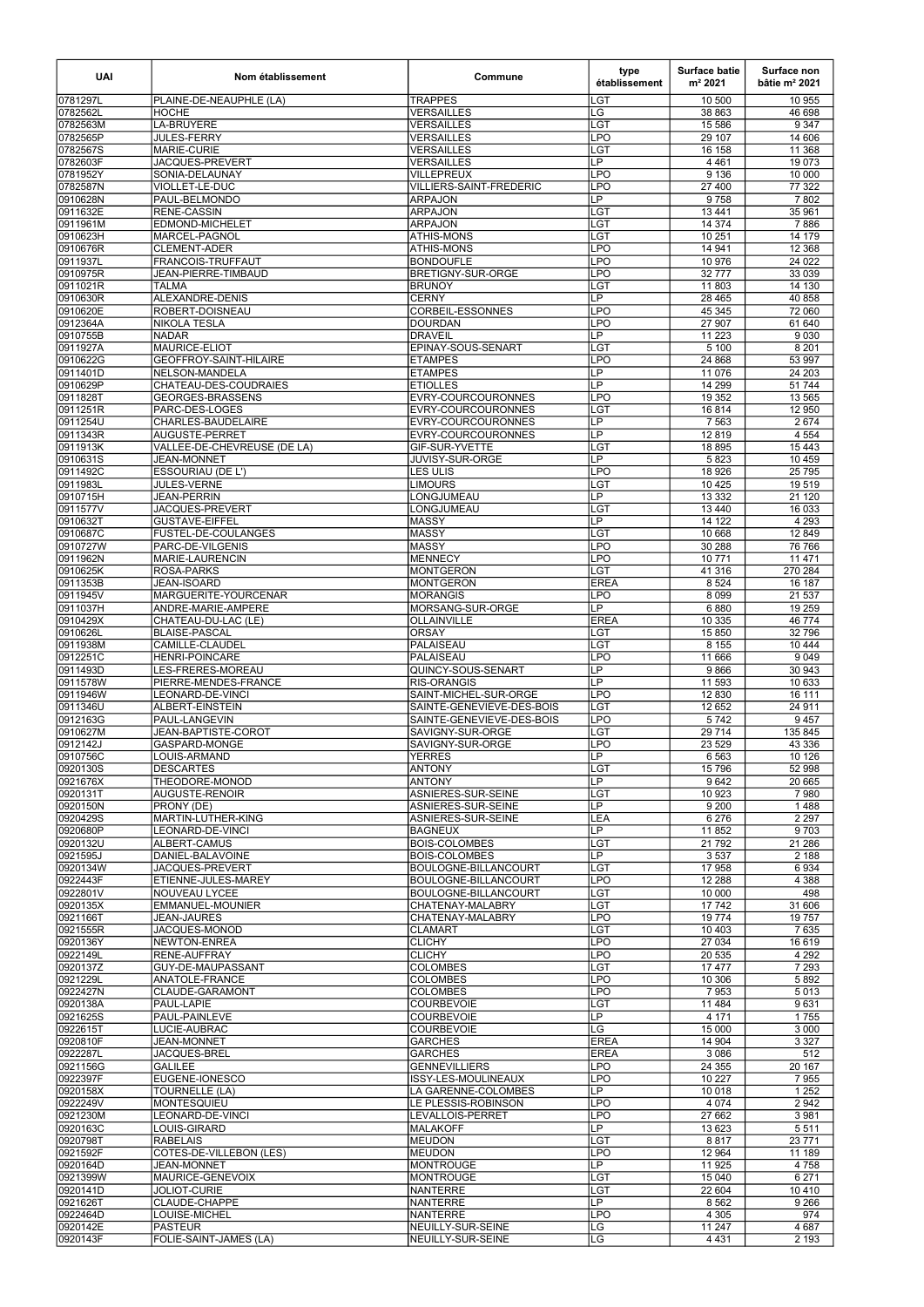| <b>UAI</b>           | Nom établissement                            | Commune                                | type<br>établissement             | <b>Surface batie</b><br>m <sup>2</sup> 2021 | Surface non<br>bâtie $m2 2021$ |
|----------------------|----------------------------------------------|----------------------------------------|-----------------------------------|---------------------------------------------|--------------------------------|
| 0920166F             | <b>VASSILY-KANDINSKY</b>                     | NEUILLY-SUR-SEINE                      | <b>LP</b>                         | 1 2 5 2                                     | 1592                           |
| 0920144G             | AGORA (L')                                   | <b>PUTEAUX</b>                         | LGT                               | 12 4 7 1                                    | 3 5 9 5                        |
| 0921500F             | <b>VOILIN</b>                                | PUTEAUX<br><b>RUEIL-MALMAISON</b>      | $\overline{\mathsf{LP}}$          | 4 108                                       | 3 4 4 7                        |
| 0920799U<br>0922398G | <b>RICHELIEU</b><br><b>GUSTAVE-EIFFEL</b>    | <b>IRUEIL-MALMAISON</b>                | <b>LGT</b><br>LPO                 | 29 0 24<br>7 5 0 3                          | 36 745<br>4 7 1 4              |
| 0920801W             | ALEXANDRE-DUMAS                              | SAINT-CLOUD                            | $\overline{\text{LGT}}$           | 15 917                                      | 14 057                         |
| 0922276Z             | SANTOS-DUMONT                                | SAINT-CLOUD                            | LPO                               | 8 2 7 1                                     | 53 376                         |
| 0920145H             | LAKANAL                                      | SCEAUX                                 | <b>LGT</b>                        | 32 476                                      | 62 059                         |
| 0920146J             | MARIE-CURIE                                  | <b>SCEAUX</b>                          | $\overline{\text{LG}}$            | 13416                                       | 18 664                         |
| 0920170K<br>0920802X | <b>FLORIAN</b><br>JEAN-PIERRE-VERNANT        | <b>SCEAUX</b><br><b>SEVRES</b>         | $\overline{\mathsf{LP}}$<br>LGT   | 9800<br>18 6 26                             | 8 1 6 0<br>15 4 08             |
| 0920147K             | PAUL-LANGEVIN                                | <b>SURESNES</b>                        | <b>LGT</b>                        | 17856                                       | 7765                           |
| 0920171L             | LOUIS-BLERIOT                                | <b>SURESNES</b>                        | LP                                | 8 1 8 4                                     | 3 3 7 0                        |
| 0920149M             | <b>MICHELET</b>                              | VANVES                                 | LGT                               | 28 745                                      | 92 074                         |
| 0921505L             | <b>DARDENNE</b>                              | VANVES                                 | LP                                | 3656                                        | 434                            |
| 0921935D<br>0921594H | TOULOUSE-LAUTREC (EREA)<br>MICHEL-ANGE       | VAUCRESSON<br>VILLENEUVE-LA-GARENNE    | <b>EREA</b><br><b>LGT</b>         | 35 859<br>9270                              | 20 229<br>9 0 48               |
| 0922277A             | <b>CHARLES-PETIET</b>                        | VILLENEUVE-LA-GARENNE                  | <b>LPO</b>                        | 13 26 1                                     | 8953                           |
| 0930116W             | <b>HENRI-WALLON</b>                          | AUBERVILLIERS                          | <b>LGT</b>                        | 9889                                        | 9780                           |
| 0930117X             | <b>LE-CORBUSIER</b>                          | AUBERVILLIERS                          | LGT                               | 22 400                                      | 11 233                         |
| 0931024H             | JEAN-PIERRE-TIMBAUD                          | <b>AUBERVILLIERS</b>                   | $\overline{\mathsf{LP}}$          | 16 558                                      | 4 1 1 2                        |
| 0932122B             | ALEMBERT (D')<br><b>JEAN-ZAY</b>             | <b>AUBERVILLIERS</b>                   | LPO<br>LGT                        | 6 1 7 5                                     | 2650                           |
| 0930833A<br>0930834B | <b>VOILLAUME</b>                             | AULNAY-SOUS-BOIS<br>AULNAY-SOUS-BOIS   | LGT                               | 10 552<br>27 634                            | 17 452<br>35 595               |
| 0930846P             | VOILLAUME (PROFESSIONNEL)                    | AULNAY-SOUS-BOIS                       | $\overline{\mathsf{LP}}$          | 2 6 3 4                                     | 448                            |
| 0932119Y             | <b>EUGENE-HENAFF</b>                         | BAGNOLET                               | <b>LPO</b>                        | 15 219                                      | $\frac{27}{103}$               |
| 0931198X             | ALFRED-COSTES                                | <b>BOBIGNY</b>                         | $\overline{\mathsf{LP}}$          | 8 3 3 6                                     | 8 8 6 4                        |
| 0931613Y             | LOUISE-MICHEL                                | <b>BOBIGNY</b>                         | LGT                               | 8 3 1 4                                     | 11 680                         |
| 0932123C<br>0930118Y | ANDRE-SABATIER<br><b>JEAN-RENOIR</b>         | <b>BOBIGNY</b><br>BONDY                | <b>LPO</b><br>LGT                 | 6874<br>11 613                              | 10 602<br>14 081               |
| 0930129K             | MADELEINE-VIONNET                            | <b>BONDY</b>                           | LP                                | 7 3 8 8                                     | 4 5 6 6                        |
| 0932282A             | LEO-LAGRANGE                                 | IBONDY                                 | <b>LPO</b>                        | 4871                                        | 4 5 2 9                        |
| 0932026X             | ALFRED-NOBEL                                 | <b>CLICHY-SOUS-BOIS</b>                | LPO                               | 12 185                                      | 19 4 93                        |
| 0930119Z             | EUGENE-DELACROIX                             | DRANCY                                 | <b>LPO</b>                        | 18 935                                      | 28 751                         |
| 0932229T<br>0932126F | PAUL-LE-ROLLAND<br><b>FRANCOIS-RABELAIS</b>  | DRANCY<br>DUGNY                        | <b>LPO</b><br>LPO                 | 7 1 9 3<br>10 000                           | 15 2 33<br>8763                |
| 0930120A             | JACQUES-FEYDER                               | <b>EPINAY-SUR-SEINE</b>                | <b>LGT</b>                        | 11 048                                      | 12 511                         |
| 0931735F             | LOUISE-MICHEL                                | EPINAY-SUR-SEINE                       | LP                                | 7 102                                       | 4789                           |
| 0931233K             | JEAN-BAPTISTE-CLEMENT                        | lGAGNY                                 | LP                                | 5 3 8 9                                     | 8739                           |
| 0931272C             | <b>GUSTAVE-EIFFEL</b>                        | GAGNY                                  | LGT                               | 17778                                       | 17 649                         |
| 0930128J             | <b>DENIS-PAPIN</b><br>JACQUES-BREL           | LA COURNEUVE                           | LP<br>LGT                         | 12 29 6<br>9483                             | 3979<br>10 941                 |
| 0931430Z<br>0931738J | <b>ARTHUR-RIMBAUD</b>                        | LA COURNEUVE<br>LA COURNEUVE           | $\overline{LP}$                   | 4 3 8 2                                     | 5 9 0 2                        |
| 0930831Y             | ARISTIDE-BRIAND                              | LE BLANC-MESNIL                        | $\overline{\mathsf{LP}}$          | 10 169                                      | 9 2 6 4                        |
| 0932034F             | WOLFGANG-AMADEUS-MOZART                      | LE BLANC-MESNIL                        | <b>LGT</b>                        | 9528                                        | 10 136                         |
| 0932118X             | <b>JEAN-MOULIN</b>                           | LE BLANC-MESNIL                        | LPO                               | 8 9 9 3                                     | 8 0 7 9                        |
| 0932577W             | <b>GERMAINE-TILLION</b><br>ALBERT-SCHWEITZER | <b>LE BOURGET</b>                      | LGT                               | 8778                                        | 3 3 6 0                        |
| 0930830X<br>0932222K | <b>RENE-CASSIN</b>                           | <b>LE RAINCY</b><br><b>LE RAINCY</b>   | LGT<br>PO                         | 18916<br>7487                               | 40 516<br>6 6 6 8              |
| 0932073Y             | PAUL-ROBERT                                  | LES LILAS                              | LPO                               | 10 628                                      | 4761                           |
| 0930136T             | CLAUDE-NICOLAS-LEDOUX                        | LES PAVILLONS-SOUS-BOIS                | LP                                | 19 5 25                                     | 51 416                         |
| 0931585T             | ANDRE-BOULLOCHE                              | LIVRY-GARGAN                           | LGT                               | 7936                                        | 9 0 4 0                        |
| 0932120Z<br>0930121B | <b>HENRI-SELLIER</b><br><b>JEAN-JAURES</b>   | LIVRY-GARGAN<br><b>MONTREUIL</b>       | <b>LPO</b><br>LGT                 | 9 9 0 0<br>19 092                           | 9800<br>29 941                 |
| 0930122C             | <b>CONDORCET</b>                             | MONTREUIL                              | LGT                               | 12 2 8 0                                    | 1998                           |
| 0930130L             | CONDORCET (PROFESSIONNEL)                    | MONTREUIL                              | $\overline{\mathsf{LP}}$          | 4 2 9 4                                     | 699                            |
| 0931779D             | HORTICULTURE-ET-DU-PAYSAGE (DE L')           | MONTREUIL                              | LPO                               | 4700                                        | 48726                          |
| 0932116V             | EUGENIE-COTTON                               | MONTREUIL                              | LPO                               | 8 3 5 2                                     | 7 4 4 2                        |
| 0932291K<br>0931565W | NICOLAS-JOSEPH-CUGNOT<br>FLORA-TRISTAN       | NEUILLY-SUR-MARNE<br>NOISY-LE-GRAND    | LPO<br>LGT                        | 11 621<br>8 5 6 6                           | 20 259<br>12 755               |
| 0932047V             | <b>EVARISTE-GALOIS</b>                       | NOISY-LE-GRAND                         | LPO                               | 12 3 8 1                                    | 8 0 0 0                        |
| 0932638M             | INTERNATIONAL DE L'EST PARISIEN              | NOISY-LE-GRAND                         | <b>LPO</b>                        | 13824                                       | 10 8 26                        |
| 0930123D             | OLYMPE-DE-GOUGES                             | NOISY-LE-SEC                           | LGT                               | 10 136                                      | 28 269                         |
| 0930133P             | THEODORE-MONOD                               | NOISY-LE-SEC                           | LP                                | 18 339                                      | 15 4 94                        |
| 0930124E<br>0930135S | MARCELIN-BERTHELOT<br>SIMONE-WEIL            | <b>PANTIN</b><br>PANTIN                | LGT<br>LP                         | 9739<br>5 9 5 4                             | 10 597<br>2 3 7 4              |
| 0932117W             | LUCIE-AUBRAC                                 | PANTIN                                 | <b>LPO</b>                        | 12 483                                      | 3 9 4 0                        |
| 0932267J             | <b>LIBERTE</b>                               | ROMAINVILLE                            | <b>LPO</b>                        | 5940                                        | 4 7 4 6                        |
| 0931739K             | <b>JEAN-MOULIN</b>                           | <b>ROSNY-SOUS-BOIS</b>                 | $\overline{\mathsf{L}\mathsf{P}}$ | 7 0 6 6                                     | 7 3 9 5                        |
| 0932031C             | CHARLES-DE-GAULLE                            | ROSNY-SOUS-BOIS                        | LGT                               | 9646                                        | 3 9 0 0                        |
| 0930125F<br>0930138V | PAUL-ELUARD<br>FREDERIC-BARTHOLDI            | SAINT-DENIS <br>SAINT-DENIS            | LGT<br>LP                         | 24 833<br>10 3 28                           | 52 303<br>19 131               |
| 0932121A             | <b>SUGER</b>                                 | SAINT-DENIS                            | LPO                               | 17 565                                      | 12 645                         |
| 0932129J             | ENNA (L')                                    | SAINT-DENIS                            | LP                                | 7697                                        | 13 011                         |
| 0932667U             | PLAINE COMMUNE                               | <b>SAINT-DENIS</b>                     | <b>LPO</b>                        | 15 500                                      | 4 4 7 0                        |
| 0930126G             | AUGUSTE-BLANQUI                              | SAINT-OUEN-SUR-SEINE                   | <b>LPO</b>                        | 8 3 3 1                                     | 5892                           |
| 0932074Z<br>0932048W | MARCEL-CACHIN<br>BLAISE-CENDRARS             | SAINT-OUEN-SUR-SEINE<br><b>ISEVRAN</b> | <b>LPO</b><br><b>LPO</b>          | 14 345<br>12 600                            | 10 518<br>9872                 |
| 0932030B             | MAURICE-UTRILLO                              | <b>STAINS</b>                          | <b>LPO</b>                        | 11 360                                      | 14 509                         |
| 0931193S             | <b>HELENE-BOUCHER</b>                        | <b>TREMBLAY-EN-FRANCE</b>              | LP                                | 6 5 5 0                                     | 11 000                         |
| 0932046U             | LEONARD-DE-VINCI                             | TREMBLAY-EN-FRANCE                     | <b>LPO</b>                        | 11 404                                      | 16 825                         |
| 0930127H             | GEORGES-CLEMENCEAU                           | VILLEMOMBLE                            | LGT                               | 10 948                                      | 5 2 1 9                        |
| 0932221J<br>0931584S | <b>BLAISE-PASCAL</b><br>JEAN-ROSTAND         | VILLEMOMBLE<br>VILLEPINTE              | <b>LPO</b><br><b>LPO</b>          | 5 2 1 5<br>22 607                           | 7779<br>21 160                 |
| 0932260B             | GEORGES-BRASSENS                             | VILLEPINTE                             | <b>LPO</b>                        | 9998                                        | 10 581                         |
| 0940126B             | MAXIMILIEN-PERRET                            | ALFORTVILLE                            | <b>LPO</b>                        | 27 376                                      | 4 0 0 0                        |
| 0940171A             | <b>STENDHAL</b>                              | BONNEUIL-SUR-MARNE                     | <b>EREA</b>                       | 7 0 8 3                                     | 29 8 64                        |
| 0940580V<br>0940112L | LYCEE POLYVALENT DE CACHAN<br>LOUISE-MICHEL  | <b>CACHAN</b><br>CHAMPIGNY-SUR-MARNE   | <b>LPO</b><br><b>LPO</b>          | 42 447<br>12 5 20                           | 32 803<br>8 5 3 4              |
| 0940113M             | LANGEVIN-WALLON                              | CHAMPIGNY-SUR-MARNE                    | LPO                               | 22 371                                      | 36 352                         |
| 0940132H             | <b>GABRIEL-PERI</b>                          | CHAMPIGNY-SUR-MARNE                    | LP                                | 10 4 10                                     | 7 5 9 3                        |
| 0941951K             | MARX-DORMOY                                  | CHAMPIGNY-SUR-MARNE                    | <b>LPO</b>                        | 13 20 6                                     | 13 9 25                        |
| 0941974K             | ROBERT-SCHUMAN                               | CHARENTON-LE-PONT                      | <b>LPO</b>                        | 8747                                        | 1844                           |